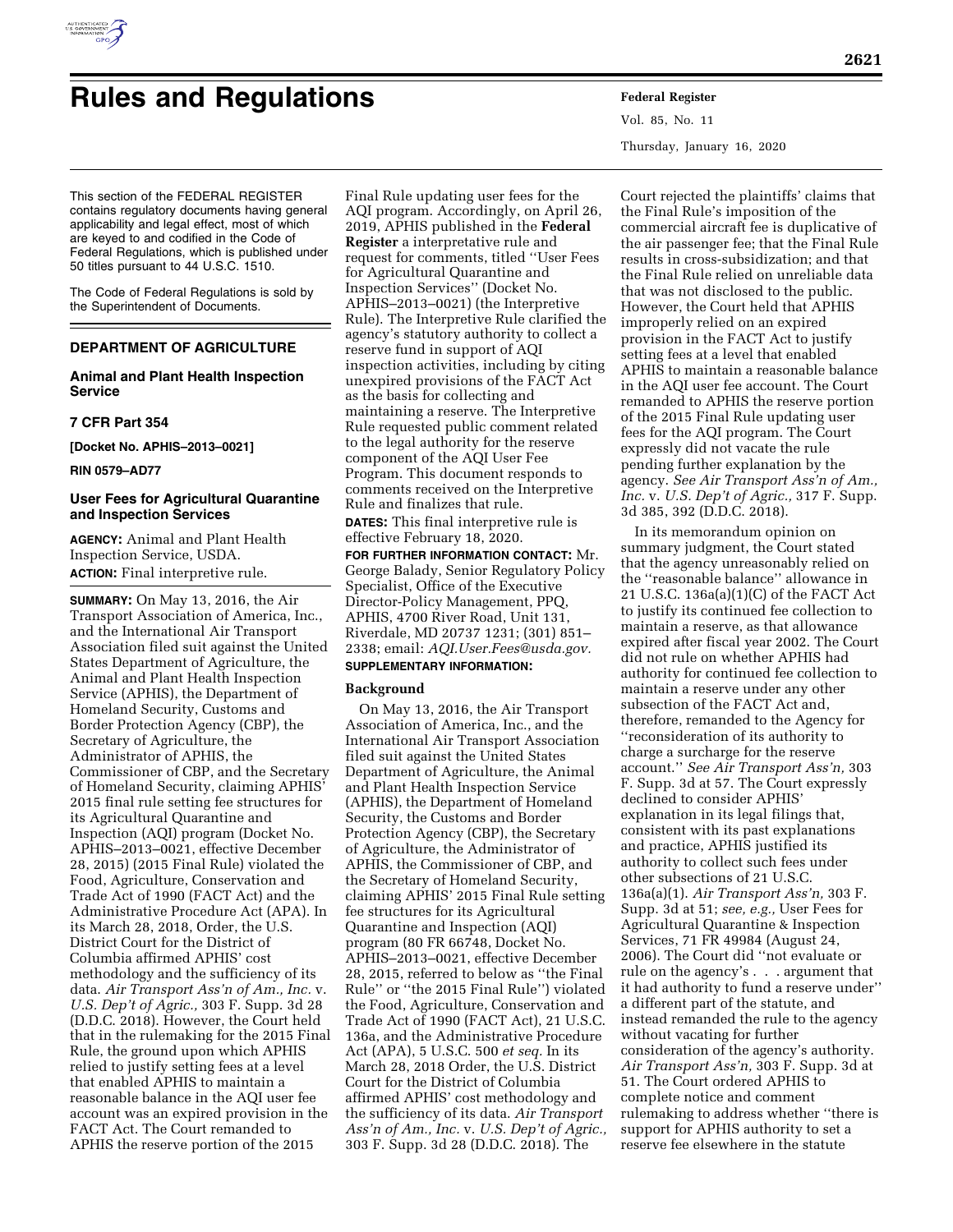[other than 21 U.S.C.  $136a(a)(1)(C)$ ]." *Air* and (B) of the FACT Act as a basis for *Transport Ass'n,* 317 F. Supp. 3d at 392.

Accordingly, on April 26, 2019, APHIS issued an interpretive rule and request for comments (Interpretive Rule) 1 (84 FR 17729–17731, Docket No. APHIS–2013–0021) to the 2015 Final Rule. In the document, APHIS clarified that subsections 136a(a)(1)(A) and (B) of the FACT Act provide adequate authority to continue setting user fees in amounts to maintain the AQI reserve, irrespective of the expiration of subsection  $136a(a)(1)(C)$ .

APHIS took comments on its Interpretive Rule for 30 days ending May 28, 2019. We received 10 comments by that date. The received comments were from an organization representing the pork industry in the United States, an organization representing the trucking industry in the United States, an organization representing commercial airlines, an organization representing county agricultural commissioners in one State, a maritime exchange, and private citizens. Three commenters supported APHIS' interpretation of the FACT Act without further comment, and two comments were not germane to the AQI User Fee program or the Interpretive Rule.

Two commenters generally agreed with APHIS' interpretation of the FACT Act, but also provided comment on how the reserve should be maintained or used in order to fully comply with the intent of the FACT Act. Three commenters disagreed with APHIS' interpretation of the FACT Act and provided reasons why they considered a reserve to be in violation of the Act.

The issues raised by the commenters are discussed below, by topic.

#### *Comments Expressing Concern Regarding Transparency*

Two commenters, one of whom supported APHIS' interpretation of the FACT Act and one of whom disagreed with it, stated that a reserve maintained to administer the User Fee program could theoretically be used for any program purpose. The commenters expressed concern that this would not allow the general public to know how large an amount was maintained in the reserve, how it was derived, and for what purposes it was being used. One of the commenters stated that, if APHIS wished to use subsections 136a(a)(1)(A)

maintaining a reserve to administer the AQI User Fee program, it should make the user fee sources from which the reserve had been derived publicly available, indicating the percentage of the reserve drawn from each user fee group, and should make the total amount of the reserve publicly available as well.

The reserve is not drawn from specific user fee sources by percentage. Rather, AQI user fee rates are calculated so that a percentage allocated for the reserve (currently 3.5 percent) is built into each fee collected (see the 2015 Final Rule at 80 FR 66753).

While we do not believe the statute requires us to make the amount in the reserve publicly available, we have decided to post the amount in the reserve on APHIS' AQI user fees web page and update it on an annual basis. The page will indicate that the amount listed represents the amount in the reserve at a particular moment in time, and will further indicate that it does not include accounts due to APHIS or accounts payable from the reserve. We plan to announce the amount in the reserve, as well as the schedule for future announcements, through a notice published in the **Federal Register** in calendar year 2020. With respect to the purposes of the reserve, this notice will also provide examples of one-time expenditures from the reserve that were made in previous fiscal years; other expenditures cannot easily be itemized in the manner requested by the commenter.

#### *Comments Regarding Cross-Subsidization*

One commenter stated that, if the reserve is drawn from all user fee groups but is used on an activity that only benefits a particular user fee group, this amounts to cross-subsidization of that activity.

Subsection 136a(a)(2) of the FACT Act requires that APHIS ensure that, when setting fees, the amount of an AQI user fee is commensurate with the costs of agricultural quarantine and inspection services with respect to the class of persons or entities paying the fee. APHIS considers this subsection to prohibit us from setting fees for one AQI program in a manner that would knowingly cross-subsidize another AQI program. In contrast, the commenter's interpretation would preclude us from using fees for activities necessary for the overall administration of the program, which would run counter to the intent of subsection 136a(a)(1)(B) of the FACT Act.

The same commenter stated that, if the reserve were used to cover revenue shortfall due to delinquent accounts, this would also constitute crosssubsidization, since the delinquent party would effectively receive services paid for by another party. The commenter also expressed concern that using the reserve in this manner could encourage delinquent parties to remain in arrears.

We do not consider this practice to constitute cross-subsidization, as it does not implicate how APHIS sets its user fees. Once again, the FACT Act only requires that, ''*in setting the fees* . . . the Secretary shall ensure that the amount of fees is commensurate with the costs of agricultural quarantine and inspection services with respect to the class of persons or entities paying the fees.'' 21 U.S.C. 136a(a)(2) (emphasis added). Furthermore, we do not believe use of the reserve fund poses a significant risk of encouraging delinquent parties to remain in arrears. We note that there are several procedures in place within the AQI User Fees program to discourage delinquency; delinquent accounts are sent multiple billing notices, sent a letter of warning, and ultimately referred to the Department of the Treasury for collection.

#### *Comments Regarding Congressional Intent*

Two commenters disagreed with APHIS' interpretation that subsections  $136a(a)(1)(A)$  and  $(B)$  of the FACT Act provide authority to set user fees in amounts to maintain an AQI reserve. The commenters opined that this would effectively render subsection 136a(a)(1)(C), which explicitly authorized maintaining the reserve through fiscal year (FY) 2002, superfluous and thus ineffectual. Both of the commenters suggested that the FACT Act establishes three distinct bases for collecting AQI User Fees: (1) To recover costs of providing AQI services in connection with the arrival at a port in the customs territory of the United States; (2) to recover costs of administering the program; and (3) through FY 2002, to maintain a reasonable balance in the AQI User Fee Account. The commenters stated that APHIS' interpretation of the FACT Act thus contravenes Congressional intent.

We disagree that our interpretation of subsections  $136a(a)(1)(A)$  and  $(B)$  as allowing collection and maintenance of a reserve following the end of FY 2002 renders subsection 136a(a)(1)(C), which authorized the maintenance of a reasonable balance in the AQI User Fee Account through the end of FY 2002,

<sup>1</sup>To view the Interpretive Rule and the comments that we received, go to *[https://www.regulations.gov/](https://www.regulations.gov/docket?D=APHIS-2013-0021) [docket?D=APHIS-2013-0021.](https://www.regulations.gov/docket?D=APHIS-2013-0021)* The comments received on the correction can best be accessed by clicking on ''view all'' next to the Comments field, and then sorting by ''date posted'' on the resulting screen.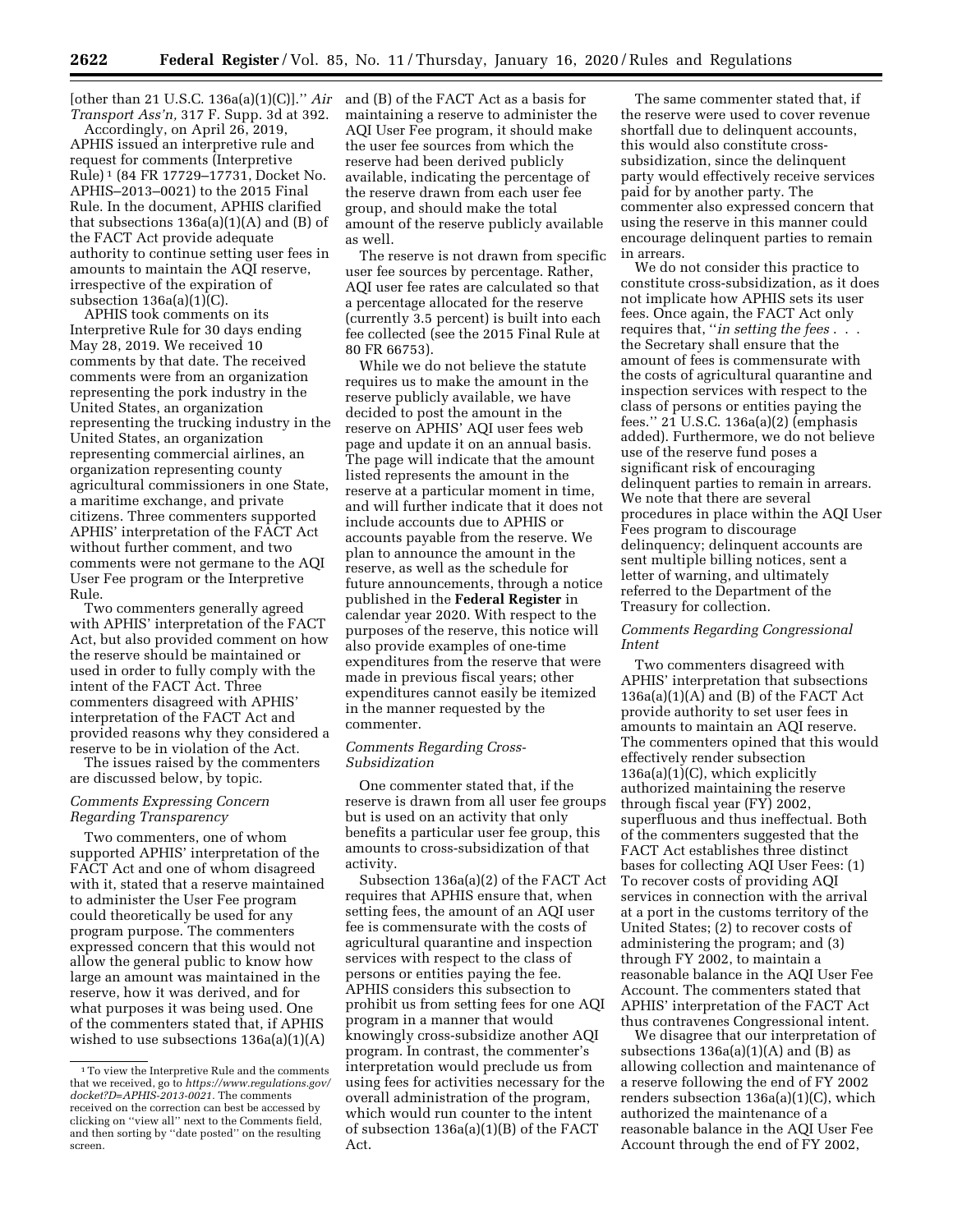superfluous. Congress enacted the 1996 amendments in order to respond to escalating budget pressures and increasing demand for AQI services due to consistent annual increases in passenger and commercial air travel by changing AQI's funding structure to transition from being funded from an account subject to annual appropriations to a true ''user fee account.'' Revoking APHIS' ability to maintain a reasonable balance in the reserve at the same time that Congress was transitioning the AQI User Fee Account to one for which fees could only be adjusted through notice-andcomment rulemaking is inconsistent with the purpose of ensuring that the funding structure responded to the needs of the program.

The same commenters stated that a plain reading of the FACT Act limits APHIS' authority to maintain a reserve to the time period between the passage of the amended act in 1996 and the end of FY 2002.

We disagree. A plain reading of the FACT Act gives specific authority to maintain a reasonable balance until the end of FY 2002, but does not address whether a reserve could continue to be maintained after FY 2002 to recover costs associated with providing AQI services or administering AQI programs. As we discussed in the Interpretive Rule, we consider the FACT Act to grant such authority.

One commenter stated that APHIS' interpretation of the FACT Act as stated in the Interpretive Rule violated the precedent established in *Corley versus United States* (556 U.S. 303), *Marx versus General Revenue Corporation*  (568 U.S. 371), *Michigan versus the Environmental Protection Agency* (135 S. Ct. 2699), *Chevron versus Natural Resources Defense Council* (467 U.S. 837), and *Laurel Baye Health Care of Lake Lanier, Inc., versus National Labor Relations Board* (564 F.3d 469 (D.C. Cir. 2009)).

We consider the APHIS' interpretation of the FACT Act to be consistent with relevant legal precedent and authorities. The agency's legal position has been expressed in full in briefs in the *Air Transport Ass'n of Am., Inc.* v. *U.S. Dep't of Agric.* litigation and APHIS continues to hold the views expressed therein. Specifically, APHIS' view is that its interpretation of the FACT Act gives effect to each of the Act's provisions.

#### *Comment Regarding Commensurability of Fees*

One commenter pointed out that section 136a(a)(2) of the FACT Act stipulates that in setting AQI User Fees,

APHIS must ensure that the amount of each fee be commensurate with the costs of providing AQI services to the class of users paying the fees. The commenter opined that this section precludes fees from being set at a level that exceeds actual costs of providing services.

APHIS disagrees with the commenter's interpretation of section 136a(a)(2) of the FACT Act, which would, *inter alia,* render ineffective subsection 136a(a)(1)(B)'s authorization to collect fees at a level necessary for the administration of the program. Administrative costs often impact the AQI program as a whole; therefore, it is not possible to divide these costs based on individual user fee groups. For example, the development of policies regarding inspection procedures and sampling of agricultural commodities at ports of entry, the maintenance of manuals regarding the entry requirements for agricultural products, and the issuance of permits for agricultural commodities intended for import into the United States are not rendered to a particular user group but to the program as a whole.

#### *Comment Regarding Calculation Process*

One commenter stated that the 2015 Final Rule that set the user fee schedule for the AQI program was based on a Grant Thornton, LLC guidance document, and the Grant Thornton document appeared to calculate the fee model on the presupposition that subsection 136a(a)(1)(C) of the FACT Act was still operative. The commenter also stated that nowhere had the Grant Thornton document made it explicit that the reserve fee calculation was based on actual or imputed costs of providing AQI services or administering the AQI program. The same commenter also stated that the 2015 rule itself indicated that the reserve fee had been calculated based on the assumption that subsection 136a(a)(1)(C) of the FACT Act was still operative. The commenter believed that  $136a(a)(1)(A)$  and  $(B)$ provide a more limited basis for collecting and maintaining a reserve.

The 2015 Final Rule took the recommendations of Grant Thornton into consideration, but the final calculation of the reserve fee was ultimately determined by APHIS. The calculation of the reserve fee was not based on the assumption that subsection 136a(a)(1)(C) of the FACT Act was still operative; the specific methodology used for calculation of the fee is set forth at length in the 2015 Final Rule (see 80 FR 66752–66753) and makes no reference to subsection 136a(a)(1)(C) of

the FACT Act. Finally, we disagree with the commenter's assertion that subsections  $136a(a)(1)(A)$  and  $(B)$ provide a more limited basis for collecting and maintaining a reserve than subsection 136a(a)(1)(C). APHIS' final calculation for the reserve is supported by subsections 136a(a)(1)(A) and (B) of the FACT Act and enables full cost recovery under the FACT Act for all the reasons stated above.

#### *Comment Disagreeing With APHIS' Interpretation of Previous Rulemakings*

In the Interpretive Rule, we stated that our interpretation of the FACT Act was consistent with long-standing practice, which had been explained to the public through multiple rulemaking proceedings, beginning in 2002. *See* 67 FR 56217, Docket No. 02–085–1; 69 FR 71660, Docket No. 04–042–1; 71 FR 49985, Docket No. 04–042–2.

A commenter stated that each rule cited by APHIS as evidence of the longstanding nature of the APHIS' interpretation of the FACT Act instead provided evidence that reserve fees have consistently been calculated based on the assumption that subsection 136a(a)(1)(C) was still operative. The commenter stated that APHIS had therefore deliberately mischaracterized prior rulemakings in the correction.

We disagree. Since 2004, we have consistently stressed the need to maintain a reserve in order to administer the AQI User Fee program and ensure continuity of services, thus effectively claiming subsections  $136a(a)(1)(A)$  and  $(B)$  as the bases for the reserve. For example, in a 2004 rulemaking, the first rulemaking APHIS initiated after FY 2002, APHIS ''included a reserve-building component in the user fees.'' *See* 69 FR 71660, 71664. In that rulemaking, APHIS stated that ''the FACT Act, as amended'' directed that ''user fees should cover the costs of'' only three things: [(1)] Providing the AQI services for the conveyances and the passengers listed

. . . , [(2)] Providing preclearance or preinspection [services], and [(3)] Administering the user fee program.'' 69 FR 71660; *see also id.* (not mentioning FACT Act's ''reasonable balance'' language). Nonetheless, in that same rulemaking, APHIS set fees that ''includ[ed] a reserve-building component.'' *Id.* at 71664. APHIS stated that it was doing so because ''[m]aintaining an adequate reserve fund is . . . essential for the AQI program,'' and explained why it ''need[s] to maintain a reasonable reserve balance in the AQI account.'' *Id.* (''The reserve fund provides us with a means to ensure the continuity of AQI services in cases